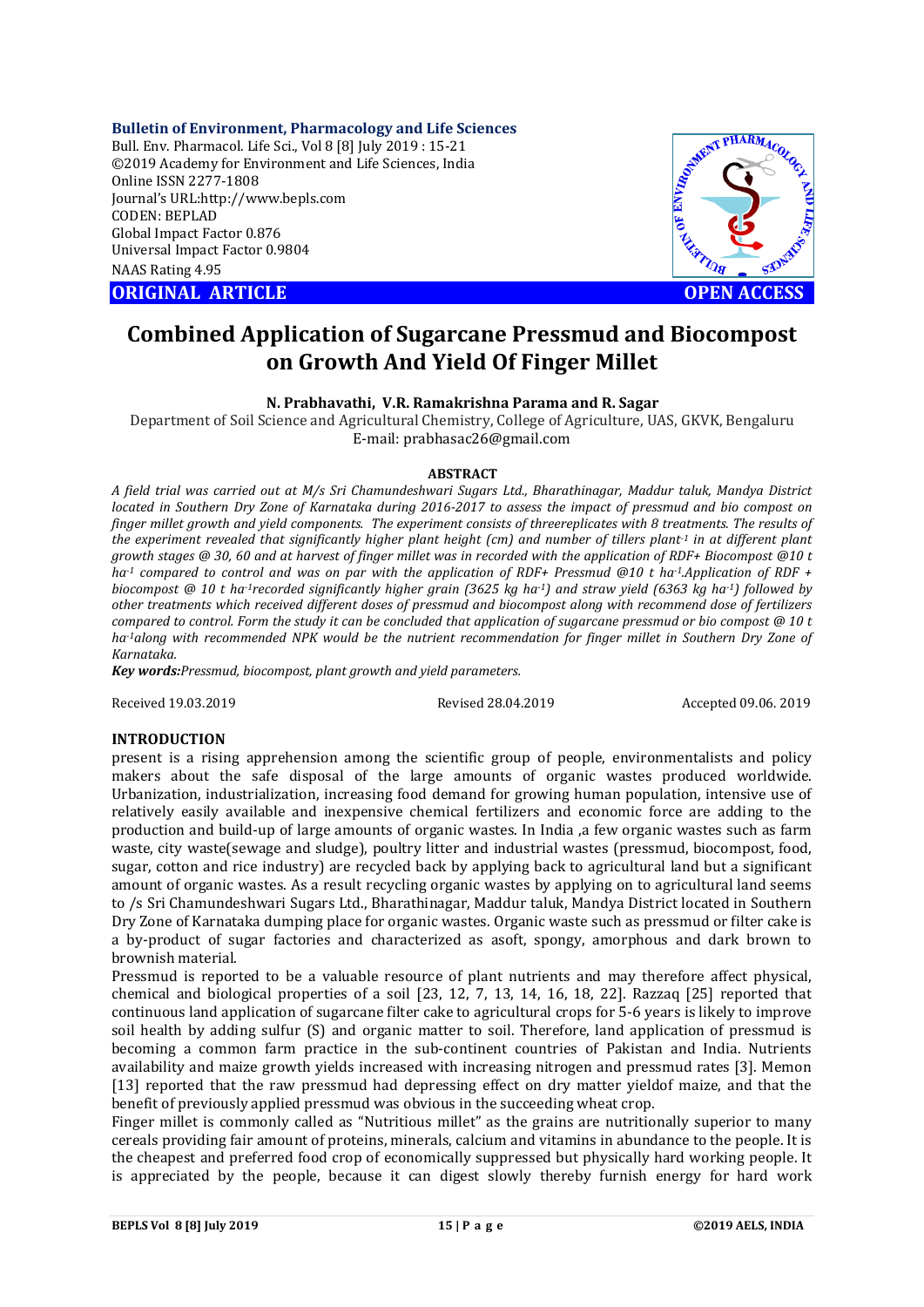throughout the day. In view of these facts, the present investigation entitled "Effect of sugar industry solid wastes on soil properties, growth and yield of finger millet" was carried out at M/s Sri Chamundeshwari Sugars Ltd., Bharathinagar, Maddur taluk, Mandya District located in Southern Dry Zone of Karnataka, it produces around 3 tons pressmud out of the 100 tons crushing capacity of sugarcane. The experiment was under taken with the following objectives,

### **MATERIAL AND METHODS**

M/s Sri Chamundeshwari Sugars Ltd., Bharathinagar,Maddur taluk, Mandya District located in Southern Dry Zone of Karnataka has the capacity to crush 5000 tonnes of cane per day, produces three tons of pressmud per 100 tons crushed sugar cane. Pressmud and biocompost are mostly used as aorganic source for increasing soil fertility and nutrient content of soil and improves soil physical, chemical and biological properties of soil. Sugarcane press mud is the residue left over after the filtration of sugarcane juice. Biocompost is produced by mixing pressmud and spent wash in the ratio of 1:2.5 and that is used as soil amendment and nutrient source for the crop growth and soil quality. Pressmud and biocompost were analyzed for pH, electrical conductivity, total nitrogen, phosphorus, potassium, sulphur, calcium, magnesium, micronutrients (Zn, Cu, Fe, Mn & B) and heavy metals content by following standard procedures (Table 1).

| <b>Parameters</b>                                | Pressmud | <b>Bio compost</b> |  |  |  |
|--------------------------------------------------|----------|--------------------|--|--|--|
|                                                  | content  |                    |  |  |  |
| <b>Physical properties</b>                       |          |                    |  |  |  |
| Bulk density (Mg m-3)                            | 1.04     | 1.08               |  |  |  |
| Maximum water holding capacity (%)               | 60.21    | 63.35              |  |  |  |
| <b>Chemical properties</b>                       |          |                    |  |  |  |
| pH                                               | 6.50     | 7.30               |  |  |  |
| Electrical conductivity ( $dS$ m <sup>-1</sup> ) | 2.90     | 3.10               |  |  |  |
| Organic carbon (%)                               | 35.08    | 44.07              |  |  |  |
| Total Nitrogen (%)                               | 1.8      | 2.22               |  |  |  |
| Total Phosphorus (%)                             | 1.02     | 1.5                |  |  |  |
| Total Potassium (%)                              | 1.28     | 1.83               |  |  |  |
| Total Calcium (%)                                | 10.25    | 8.15               |  |  |  |
| Total Magnesium (%)                              | 3.20     | 2.10               |  |  |  |
| Sulphur (mg kg-1)                                | 30       | 34.21              |  |  |  |
| Sodium (%)                                       | 0.42     | 0.30               |  |  |  |
| Total -Iron $(mg kg-1)$                          | 1202     | 1242               |  |  |  |
| Total - Copper (mg kg-1)                         | 77.40    | 71.60              |  |  |  |
| Total -Manganese (mg kg-1)                       | 253.20   | 566.40             |  |  |  |
| Total -Zinc (mg kg-1)                            | 119.40   | 157.20             |  |  |  |
| <b>Heavy metals</b>                              |          |                    |  |  |  |
| Pb $(mg kg-1)$                                   | ND.      | ND.                |  |  |  |
| $Cd$ (mg $kg-1$ )                                | ND       | ND.                |  |  |  |
| $Cr$ (mg $kg-1$ )                                | ND.      | ND.                |  |  |  |
| Ni $(mg kg-1)$                                   | 0.42     | 0.21               |  |  |  |

# **Table 1: Physical and chemical properties of pressmud and bio compost**

**Note**: ND- Not detected

The pressmud and bio compost pre-digested with nitric acid and subsequently digested with di acid. The digest was diluted and used for analysis of different elements except nitrogen (N was digested using digestion mixture and distilled).

field trial to assess the different rates of pressmud and bio compost on yield and growth parameters of finger millet was conducted at M/s Sri Chamundeshwari Sugars Ltd., Bharathinagar, Maddur taluk, Mandya District located in Southern Dry Zone of Karnataka during 2016-2017 to assess the impact of pressmud and bio compost on finger millet growth and yield components. The experiment consists of three replicates with 8 treatments in RCBD. Twenty-four field plots, each plot of  $4.2 \times 3.5$  m<sup>2</sup> area were set up in soil, Pressmud and bio compost applied along with the inorganic fertilizers of package of practice were applied to appropriate plots. Finger millet transplanted 25 days of nursery seedlings with the spacing in rows (with 10 cm space and row to row distance of30 cm) on *Kharif*-2017, Variety GPU 28.

### **Preparation of nursery and raising of seedlings**

Raised dry nursery beds were prepared and seeds were broadcasted on the beds and covered with thin layer of soil + FYM mixture. Water was sprinkled with help of rose-can. After 10 days of sowing, 150 g of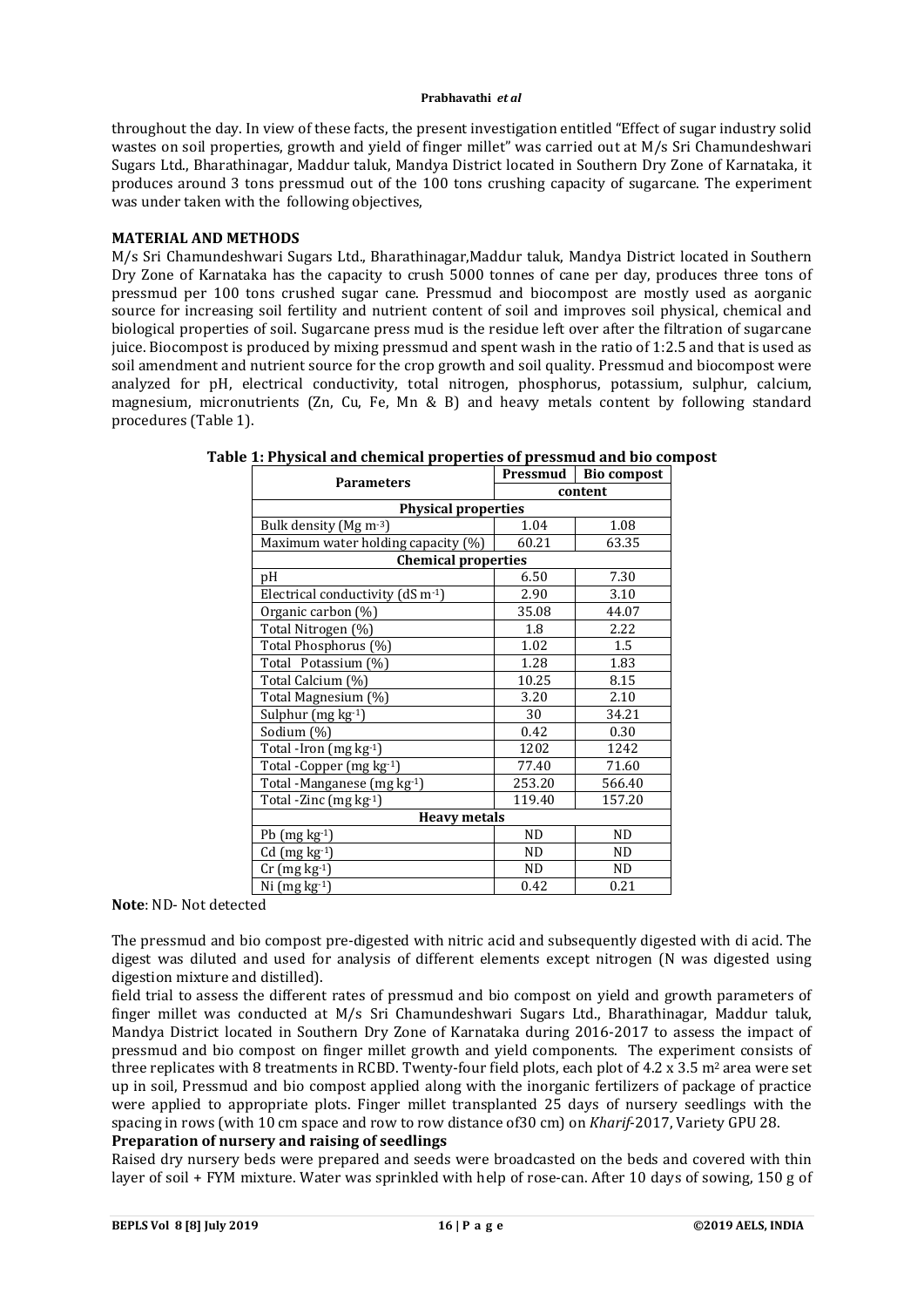urea, 50 g SSP and 50 g MOP were applied by broadcasting and 25 days old seedlings were transplanted in the experimental plots.

### **Land preparation**

The land was brought to fine tilth

# **Imposition of treatments**

Pressmud, biocompost and well decomposed FYM were applied three weeks prior to transplanting of finger millet seedlings as per treatments. The required quantity of fertilizers as per treatment was added, 50 per cent N and 100 per cent P & K was added as basal dose. The remaining N dose was added three weeks later.

### **Weed management**

After transplanting, hand weeding was done at 30 and 60 days, earthing up was done at 45 days after transplanting.

### **Harvesting and threshing**

The crop was harvested at physiological maturity. Two rows on all the sides of each plot were harvested as border rows and the remaining rows were treated as net plot. Grain and straw of each plot were sun dried and weighed separately and computed on hectare basis (Plate 3 and 4).

Biometric observations were recorded at 30, 60 DAT and at harvest like Plant height, Number of tillers hill<sup>-1</sup> and Yield parameters like No. of productive tillers hill<sup>-1</sup>, No. of fingers per ear head, Finger length (cm), 1000 grain weight (gm), Grain yield (kg ha-1) and Straw yield (kg ha-1) and the analyses and interpretation of the data was done adopting Fisher's method and variance technique as given by Gomez and Gomez [5]. The level of significance used in 'F' and 't' test was 5 % probability and wherever 'F' test was found significant, the 't' test was performed to estimate critical differences among various treatments.

### **RESULTS AND DISCUSSION**

### **Plant growth parameters**

The data on plant height, number of tillers plant<sup>1</sup> of finger millet as influenced by application of varied levels of pressmud and bio compost at different growth stages are presented in the (Table 2).

### **Plant height**

Plant height recorded significant difference at all stages of finger millet. Higher plant height was observed in treatment  $T_3$  (RDF + bio compost @ 10 t ha<sup>-1</sup>). Plant height differed significantly at 30 DAT, 60 DAT and at harvest due to application of varied levels of pressmud and bio compost (Table 17). The plant height was lower in control(21.80, 58.70 and 78.73 cm at 30, 60 DAT and at harvest respectively) Significantly higher plant height (37.83 cm, 92.73cm and 111.83 cm at 30, 60DAT and at harvest, respectively was recorded in treatment T<sub>3</sub> (RDF + bio compost  $\omega$  10 t ha<sup>-1</sup>) was on par with T<sub>2</sub> (RDF + pressmud  $\omega$  10 t ha-1) which recorded 34.90 cm, 90.43cm and 110.13cm at 30, 60DAT and at harvest. At 60 DAT and at harvest plant height in treatment  $T_8$  was on par with  $T_3$  POP (RDF + FYM).

These results are in accordance with [16, 17], who reported increase plant height in lentil crop due to pressmud application. Increased availability of nutrients in soil due to mineralization of organic nutrient sources and inorganic fertilizers could have triggered cell elongation and multiplication resulting in high growth rate of shoot in turn plant height of finger millet compare to control. Similar results were obtained by Ashwini *et al.* [2].

# **Number of tillers per hill**

Number of tillers per hill recorded significant difference at different growth stages of finger millet (Table 17). Higher number of tillers per hill at all stages of crop growth were observed in the treatment  $T_3$  (RDF + bio compost @ 10 t ha<sup>-1</sup>) (1.73, 3.67 and 3.73 at 30, 60 DAT and at harvest respectively). Treatment T<sub>2</sub> (RDF+ pressmud @ 10 t ha<sup>-1</sup>) was on par with  $T_3$  (1.53, 3.47 and 3.47 at 30, 60 DAT and at harvest respectively) and lower number of tillers per hill was recorded in  $T_1$  control(0.57, 1.87 and 1.87 30, 60 DAT and at harvest respectively). The results were consistent with the findings of Rai *et al.* (2004) reported that organic wastes enhanced plant growth favourably due to supply of nutrients from pressmud and bio compost.

These results are in accordance with the findings of Kalaivanan and Omar Hattab [8] and [9] who revealed that application of 10 t ha<sup>-1</sup> of enriched pressmud compost to rice crop (hybrid ADTRH 1) recorded higher growth parameters - plant height (92.2 cm) and number of tillers (628 m<sup>-2</sup>). Similarly, Korai *et al*. [11] revealed that there were pronounced positive effects of adding bio compost, as well as N on plant height and dry weight of maize. The sugar industry compost  $(1124 \text{ kg ha-1}) + \text{NPK } (42.28.28 \text{ kg})$ ha<sup>-1</sup>) increased growth parameters of sugarcane crop such as plant height (cm), number of tillers, leaf area index, leaf area duration and total dry matter Selvamurugan *et al.* [27].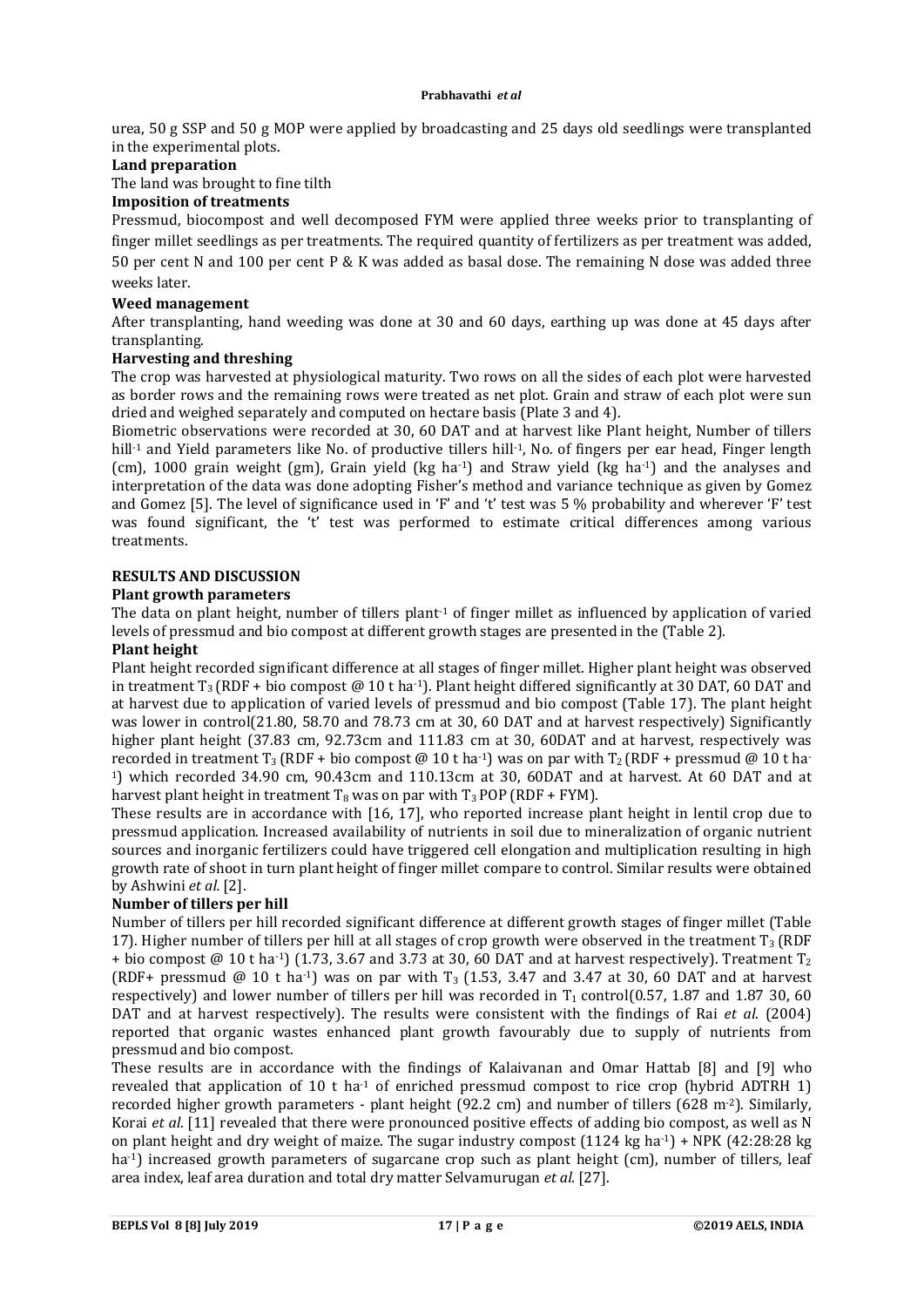# **Yield and yield parameters**

Data on number of ear heads per hill, number of fingers per head, finger length, test weight, grain yield and straw yield at harvest of finger millet differed significantly due to varied levels of pressmud and bio compost with recommended dose of chemical fertilizers and FYM (Table 3).

# **Number of productive ear heads per hill**

Increasing doses of pressmud and bio compost resulted in increased productive ear heads per hill. Treatment  $T_3$  (RDF + bio compost @ 10 t ha<sup>-1</sup>) recorded significantly higher number of ear heads per hill (4.27). Significantly lower number of ear heads per hill were recorded in  $T_1$  control (2.33). All other treatment recorded an increase in number of productive ear heads.

Increased plant height and number of tillers resulted in increase in productive ear heads. This was mainly due to higher photosynthetic efficiency and net assimilation, which helped in increasing the overall growth of the plant. All the treatments except control recorded higher number of effective tillers which might be due to higher and balanced availability of nutrients to the plants. Similar results were recorded by Murali and Setty [15].

# **Number of fingers per head and finger length**

Increase in finger per head and finger length was recorded with increasing in rates of pressmud and bio compost application. Treatment  $T_3$  (RDF + bio compost @ 10 t ha<sup>-1</sup>) recorded significantly higher number of fingers per head and finger length, (9.60, 7.22 respectively). While, significantly lower number of fingers per head, finger length, were recorded in control  $(T_1)$  (6.47 and 6.32 respectively)

Gangadhar Nanda [4] reported that the combined application of organic matter and chemical fertilizers increased number of fingers and finger length of finger millet.

### **Test weight (1000 grain weight)**

Data pertaining to 1000 grain weight of finger millet as influenced by different levels organics are presented in (Table 4).

Data revealed that 1000 grain weight varied from 2.99 g  $(T_1:$  absolute control) to 3.44 g  $T_2$  (RDF+ pressmud 10 t ha-1). With each increment in the level of pressmud and bio compost the 1000 grain weight of finger millet increased significantly.

It is evident from the results that organics when applied with chemical fertilizers increased the weight of 1000-grain to a considerable extent and the influence of organic manure was prominent in this study. Gangadhar Nanda [4] also reported that the performance of organic and inorganic fertilizers together was good in increasing the of 1000-grain weight

# **Grain yield and straw yield**

Data on finger millet grain and straw yield differed significantly due to varied levels of pressmud and bio compost application (Table 4).

Grain and straw increased with increasing levels of pressmud and bio compost when applied along with recommended doses of chemical fertilizers. Significantly higher grain and straw yield was recorded in  $T_3$ (RDF + biocompost@10tha-1)(3625.14 kg ha-1 and 6363.63kg ha-1 respectively), followed by  $T_2$ ,  $T_5$ ,  $T_6$  and T8 treatments which received different doses of pressmud and bio compost along with recommend dose of fertilizers.

Lower grain and straw yield were obtained in  $T_1$  (control) with (2840.91 and 4751.68 kg ha<sup>-1</sup> grain and straw yield respectively). These results are in line with that of Jamil *et al.* [7], Al-Mustafa *et al.* [1] and Oloya and Tagwira, [19] who reported more grains and enhanced grain weight with different doses pressmud.

The positive effect on yield and yield parameters due to use of pressmud and bio compost, along with chemical fertilizers might be due to improvement in the availability of plant nutrients and balanced supply of nutrients through organic manures and inorganic fertilizers resulting in better growth and development of crop, increased fertile ear heads, number of grains per ear head and test weight which led to increased grain and straw yield of finger millet. Similar results were observed on application of sulphitation and carbonation pressmud cakes each  $\omega$  20 t ha<sup>-1</sup> which increased cane yield by 15.6 and 9.5 per cent respectively compared to control [10]. Said Ghulam *et al.* [26], Rangaraj *et al*. [13] and Selvamurugan *et al.* [27] reported that application of NPK along with bio compost @ 5 t ha-1 recorded maximum number of productive tillers per plant, finger length, number of fingers per plant and 1000 grain weight in finger millet. Therefore, the response was higher with the combined application of RDF and bio compost.

Higher and lower growth parameters due to the treatment are reflected on the yield and yield parameters of finger millet. These results are in conformity with those of Raundal *et al.* [24], who found significant increase in dry matter yield due to application of macronutrients and organic wastes.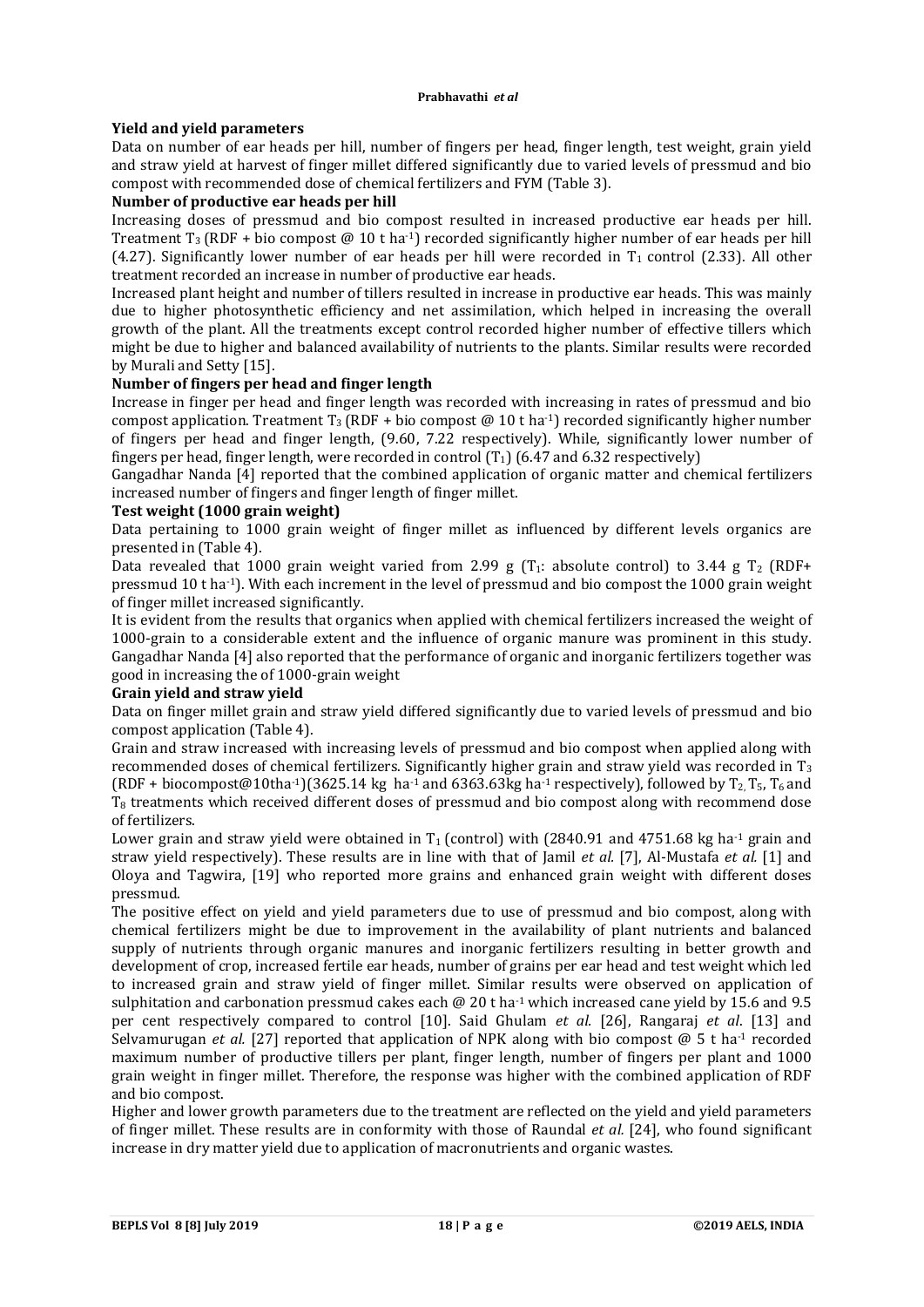The present study revealed that finger millet crop growth and yield was better due to recommended dose of NPK + bio compost 10 t ha<sup>-1</sup> and followed by NPK + pressmud 10 t ha<sup>-1</sup> compared to all the other treatments which clearly indicated that pressmud and bio compost are good source of plant nutrients.

| Table 2: Growth parameters of finger millet at different intervals as influenced by sugarcane |
|-----------------------------------------------------------------------------------------------|
| pressmud and bio compost                                                                      |

| <b>Treatments</b> |                                       | Plant height (cm) |        | Number of tillers per hill |               |               |            |
|-------------------|---------------------------------------|-------------------|--------|----------------------------|---------------|---------------|------------|
|                   |                                       | <b>30 DAT</b>     | 60 DAT | At harvest                 | <b>30 DAT</b> | <b>60 DAT</b> | At harvest |
| T <sub>1</sub>    | Absolute control                      | 21.80             | 58.70  | 78.73                      | 0.57          | 1.87          | 1.87       |
| T <sub>2</sub>    | RDF + pressmud @ 10 t ha-1            | 34.90             | 90.43  | 110.13                     | 1.53          | 3.47          | 3.47       |
| T <sub>3</sub>    | RDF + bio compost @ 10 t ha-1         | 37.83             | 92.73  | 111.83                     | 1.73          | 3.67          | 3.73       |
| T <sub>4</sub>    | 50% RDF + 50% N through pressmud      | 32.20             | 86.80  | 98.50                      | 1.27          | 3.13          | 3.17       |
| T <sub>5</sub>    | 50 % RDF + 50% N through bio compost  | 33.50             | 84.73  | 105.23                     | 0.87          | 3.10          | 3.27       |
| T <sub>6</sub>    | 75 % RDF + 25 % N through pressmud    | 31.20             | 77.63  | 94.70                      | 0.87          | 3.00          | 3.00       |
| T <sub>7</sub>    | 75 % RDF + 25 % N through bio compost | 30.20             | 90.40  | 103.30                     | 1.13          | 3.17          | 3.13       |
| T <sub>8</sub>    | $POP (RDF + FYM)$                     | 35.77             | 89.83  | 105.40                     | 1.33          | 3.47          | 3.43       |
|                   | $S. Em. \pm$                          | 0.523             | 0.501  | 1.369                      | 0.049         | 0.069         | 0.054      |
|                   | CD@5%                                 | 1.587             | 1.520  | 4.153                      | 0.149         | 0.209         | 0.163      |

DAT – Days after transplanting

RDF- Recommended dose of fertilizer

FYM- Farm yard manure

POP- Package of practice

#### **Table 3:Number of ear heads per hill, Number of fingers per head, Fingers length (cm)of finger millet crop as influenced by different treatments**

| <b>Treatments</b> |                                        | Number of productive<br>ear heads<br>per hill | Number of<br>fingers<br>per head | <b>Fingers length</b><br>(cm) |
|-------------------|----------------------------------------|-----------------------------------------------|----------------------------------|-------------------------------|
| T <sub>1</sub>    | Absolute control                       | 2.33                                          | 6.47                             | 6.32                          |
| T <sub>2</sub>    | RDF + pressmud @ 10 t ha <sup>-1</sup> | 4.20                                          | 9.40                             | 7.04                          |
| T <sub>3</sub>    | RDF + bio compost @ 10 t ha-1          | 4.27                                          | 9.60                             | 7.22                          |
| T <sub>4</sub>    | 50% RDF + 50% N through pressmud       | 3.93                                          | 9.20                             | 6.96                          |
| T <sub>5</sub>    | 50 % RDF + 50% N through bio compost   | 3.67                                          | 9.40                             | 6.74                          |
| T <sub>6</sub>    | 75 % RDF + 25 % N through pressmud     | 3.60                                          | 9.07                             | 6.89                          |
| T <sub>7</sub>    | 75 % RDF + 25 % N through bio compost  | 3.70                                          | 9.10                             | 7.01                          |
| $T_8$             | $POP (RDF + FYM)$                      | 4.00                                          | 9.23                             | 6.80                          |
|                   | $S.$ Em. $\pm$                         | 0.068                                         | 0.125                            | 0.045                         |
|                   | CD@5%                                  | 0.206                                         | 0.376                            | 0.135                         |

### **Table 4:Test weight (g), Grain yield (kg ha-1), Straw yield (kg ha-1) and Harvest index (%) of finger millet crop as influenced by different treatments**

| <b>Treatments</b> |                                           | Test weight (g) | <b>Grain vield</b> | <b>Straw yield</b> | <b>Harvest index</b> |
|-------------------|-------------------------------------------|-----------------|--------------------|--------------------|----------------------|
|                   |                                           |                 | $(kg ha-1)$        | $(kg ha-1)$        | (%)                  |
| T <sub>1</sub>    | Absolute control                          | 2.99            | 2840.91            | 4751.68            | 37.39                |
| T <sub>2</sub>    | RDF + pressmud @ 10 t ha-1                | 3.44            | 3594.27            | 6285.07            | 37.64                |
| $T_3$             | RDF + bio compost @ 10 t ha <sup>-1</sup> | 3.44            | 3625.14            | 6363.63            | 36.28                |
| T <sub>4</sub>    | 50% RDF + 50% N through                   |                 |                    |                    |                      |
|                   | pressmud                                  | 3.36            | 3310.88            | 6106.05            | 35.24                |
| T <sub>5</sub>    | 50 % RDF + 50% N through bio              |                 |                    |                    |                      |
|                   | compost                                   | 3.38            | 3361.39            | 6004.48            | 36.02                |
| T <sub>6</sub>    | 75 % RDF + 25 % N through                 |                 |                    |                    |                      |
|                   | pressmud                                  | 3.24            | 3395.06            | 5911.89            | 36.61                |
| T <sub>7</sub>    | 75 % RDF + 25 % N through bio             |                 |                    |                    |                      |
|                   | compost                                   | 3.36            | 3263.18            | 5956.78            | 34.17                |
| T <sub>8</sub>    | $POP (RDF + FYM)$                         | 3.38            | 3330.52            | 6050.50            | 35.56                |
|                   | $S.$ Em. $\pm$                            | 0.131           | 102.644            | 290.868            | 1.255                |
|                   | CD@5%                                     | 0.394           | 311.34             | 882.256            | <b>NS</b>            |

### **Harvest index**

Harvest index of finger millet is presented in (Table 4).

Data indicated that harvest index of finger millet was not significantly influenced by graded levels nutrients and different organic source. There was a proportionate increase in both grain and straw yields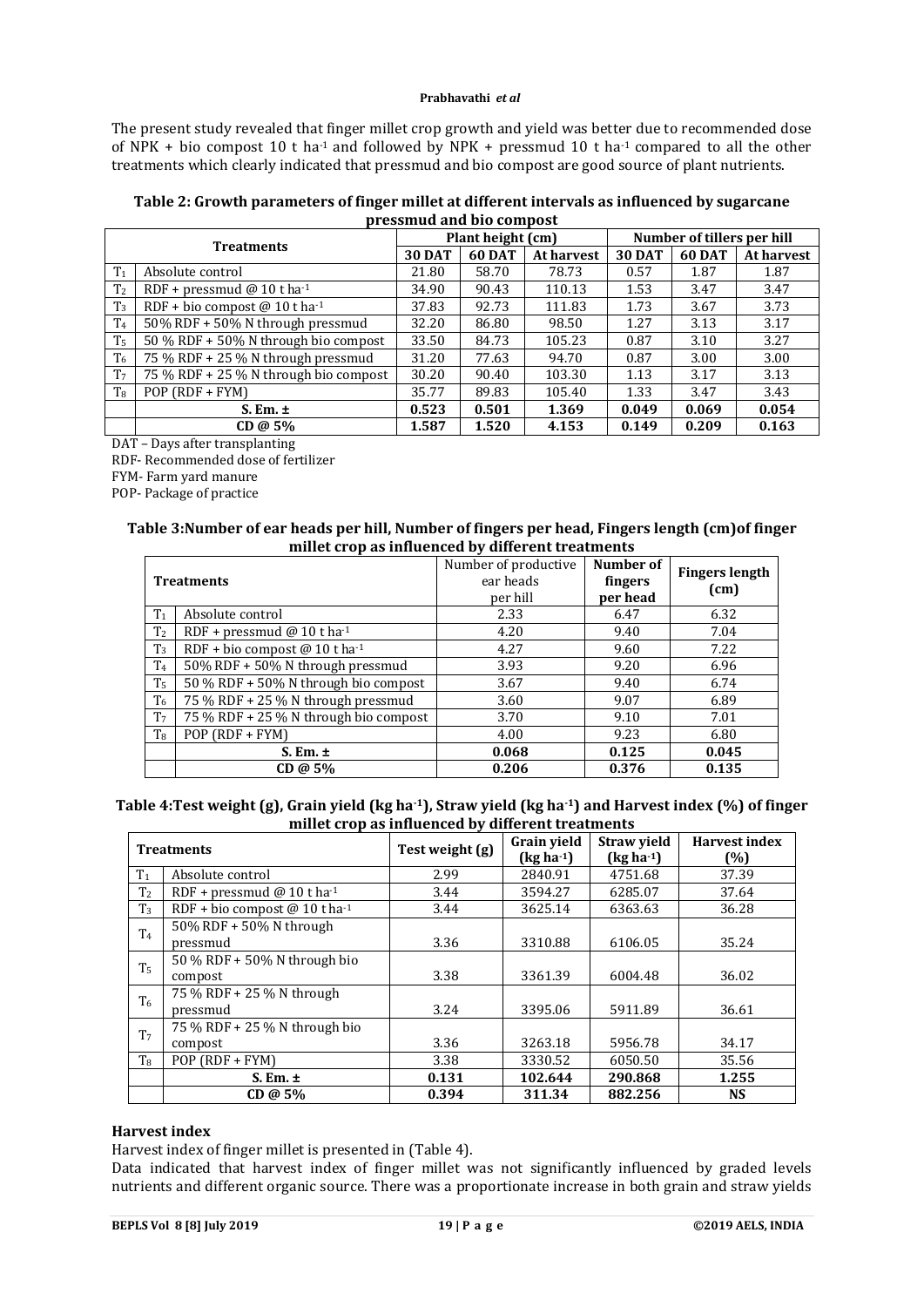with increased level of nitrogen. Similar results were obtained by Patil and Shete [20]. The data on harvest index of lentil was not significantly affected by either NPK or pressmud treatments. All the treatments displayed almost similar harvest index in the range of 34.4 to 41.1 per cent.

### **CONCLUSION**

Significantly higher plant height (cm) and number of tillers plant<sup>-1</sup> finger millet in recorded with  $T_3$  (RDF+ Biocompost 10 t ha<sup>-1</sup>) compared to control and was on par with  $T_2$  (RDF+ Pressmud 10 t ha<sup>-1</sup>). Application of RDF + biocompost @ 10 t ha-1recorded significantly higher grain (3625kg ha-1) and straw yield (6363 kg ha<sup>-1</sup>) followed by  $T_2$ ,  $T_5$ ,  $T_6$  and  $T_8$  treatments which received different doses of pressmud and biocompost along with recommend dose of fertilizers compared to control

### **REFERENCES**

- 1. Al-Mustafa, W.A., El-Shall,A.A., Abdallah, A.E. And Modaihsh. A.S., (1995), response of wheat to sewage sludge applied under two different moisture regimes. *Exp. Agril.,***31** (3): 355-359.
- 2. Ashwini,M.,Umesha,C.Andsridhara,C.J.,(2015),Effect of enrichedfym and Fertilizer Levels On Growth and Yield Components Of Aerobic Rice (*Oryzasativa* L.). *Trends Bio. Sci.*, **8** (10): 2479-2486.
- 3. Bangar, K.S., B.B. Parmar And A. Maini. (2000). Effect of Nitrogen And Pressmud Application yield and uptake Of N, P And K By Sugarcane (*Saccharum officinarum*l.). Crop Research *(Hisar)*, 19(2): 198-203.
- 4. Gangadhar Nanda, (2015)., effect of different compost levels and inorganic on the performance of basmati rice (*oryza sativa* l.) Cv. Hubr 10-9. *M. Sc.(Agri) Thesis*, *Inst. Agri. Sci, Banaras Hindu Univ. Varanasi*.
- 5. Gomez, K. A. And Gomez, A. A., (1984), *Stastical procedure For Agricultural research*. John Wiley and Sons, New Delhi. P. 680.
- **6.** Jamil Khan, M., (2011), Impact Of Selected Doses Of Organic Wastes On Physico-Chemical Characteristics Of The Soil And Yield Of Wheat.*J. Bio. Agri. Healthcare*, **19:**271-275.
- 7. Jamil, M., M. Qasim And M.S. Zia. (2008). Utilization of Pressmud As Organic Amendment To Improve physico-Chemical Characteristics Of Calcareous Soil under Two Legume Crops. J. Chem. Soc. Pakistan.3(1): 145-150.
- 8. Kalaivanan, D. And Omar Hattab, K., (2003), Influence Of Enriched Pressmud Compost On Nutrient Availability, Growth And Yield Of Rice (*Oryza Sativa* L*.) Int*. *Quarterly J. Life Sci.***10** (3): 1383-1390,
- 9. Kalaivanan, D. And Omar Hattab, K., (2015), Recycling Of Sugarcane Industries By Products For Preparation Of Enriched Pressmud Compost And Its Influence On Growth And Yield Of Rice (*Oryza Sativa* L.). *Int. J. Recycl. Org. Waste Agric.,***10** (3): 1383-1390.
- 10. Kanwar, R. S. And Kapur, J., (1987), Direct And Residual Effect Of Sulphitation And Carbonation Pressmud Cake On Yield, Quality And Nutrition Of Sugarcane (*Saccharum Officinarum*). *Indian Sugar Crops J.,***13** (4): 1-5.
- 11. Korai, P. K, Memon, K. S., Genxing Pan, Rajper, A. A, Jamro, G. M., Korai, S. K., And Jarwar, A. D., (2014), Effect Of Sugarcane Pressmud Biocompost On Dry Matter Yield And Nutrient Uptake In Maize. *J. Bio, Agri. Healthcare*, **14**  (23): 2224-3208.
- 12. Kumar, V. And S.K. Verma. (2002). Influence Of Use Oforganic Manure In Combination With Inorganic fertilizers On Sugarcane And Soil Fertility. Indiansugar. 52(3): 177-181.
- 13. Memon, S. (2005). Effect Of Pressmud On The Growth, Yield And Chemical Composition Of Maize. M.Sc.Thesis, Department Of Soil Science, Sindha agriculture University Tandojam pakistan.
- 14. Muhammad, D. And R.A. Khattak. (2009). Growth and nutrients Concentrations Of Maize In Pressmud treated Saline- Sodic Soils. Soil & Environ. 28(2): 145-155.
- 15. Murali, M. K. And Setty, R. A., (2001), Grain Yield And Nutrient Uptake Of Scented Rice Variety, Pusa Basmati-1, At Different Levels Of Npk, Vermicompost And Tricontanol. *Oryza*, **38** (1-2): 84-85.
- 16. Naik, S. K And Rao, V. S., (2004), Effect Of Pyrite In Combination With Organic Manures (Fym And Pressmud) On Growth And Yield Of Sunflower (*Helianthus Annuus*l.) Genotypes Grown In *Alfisols* and *Vertisols. J. Int. Academicia*. **8 (**3): 383-387.
- 17. Nehra, A. S. And Hooda, I. S., (2002), Influence Of Integrated Use Of Organic Manures And Inorganic Fertilizers On Lentil And Mung Bean Yields And Soil Properties. *Res. Crops.,***3** (1): 11- 16.
- 18. Nehra, A.S. And I.S. Hooda. (2002). Influence Of integrated Use Of Organic Manures And Inorganic fertilizers On Lentil And Mung Bean Yields And Soilproperties. Res. Crops. 3(1): 11- 16.
- 19. Oloya, T. And Tagwira, F., (1996), Land Disposal Of Pressmud On Yield And Elemental Composition Of Mungbean And Soyabean. *Zimbabwe J. Agric. Res*., **34** (1): 19-27.
- 20. Patil, H. M. And Shete, B. T., (2008), Integrated Nutrient Management In Pigeon Pea- Pearl Millet Intercropping System Under Dryland Conditions. *J. Maharashtra Agric. Univ.*, **33** (1): 119-120.
- 21. Rai, N. U., Pandey, K., Sinha, S., Singh, A., Saxena, R. And Gupta, D. K., (2004), Revegetating Fly Ash Landfills With *Prosopis Juliflora*l.: Impact Of Different Amendments And *Rhizobium* Inoculation*. Environ. Int.***30** (3): 293-300.
- 22. Ramaswamy, P.P. (1999). Recycling Of Agricultural And Agro-Industry Waste For Sustainable Agricultural production. J. Indian Soc. Soil Sci . 47(4): 661–665.
- 23. Rangaraj, T., E.M. Somasundaram, M. Amanullah,V. Thirumurugan, S. Ramesh And S. Ravi. (2007).Effect Of Agro-Industrial Wastes On Soil Properties And Yield Of Irrigated Finger Millet ( *Eleusinecoracana* L. Gaertn ) In Coastal Soil. Res. J. Agric. &Biol. Sci. 3(3): 153-156.
- 24. Raundal, P.U., R. N,. Sable And N.D., Dalvi, (1999). Effect Of Phospho-Manures On Crop Yield In Green Lentil-Mungbean Cropping System. *J. Maharashtra Agric. Univ*. **24** (2): 151-154.